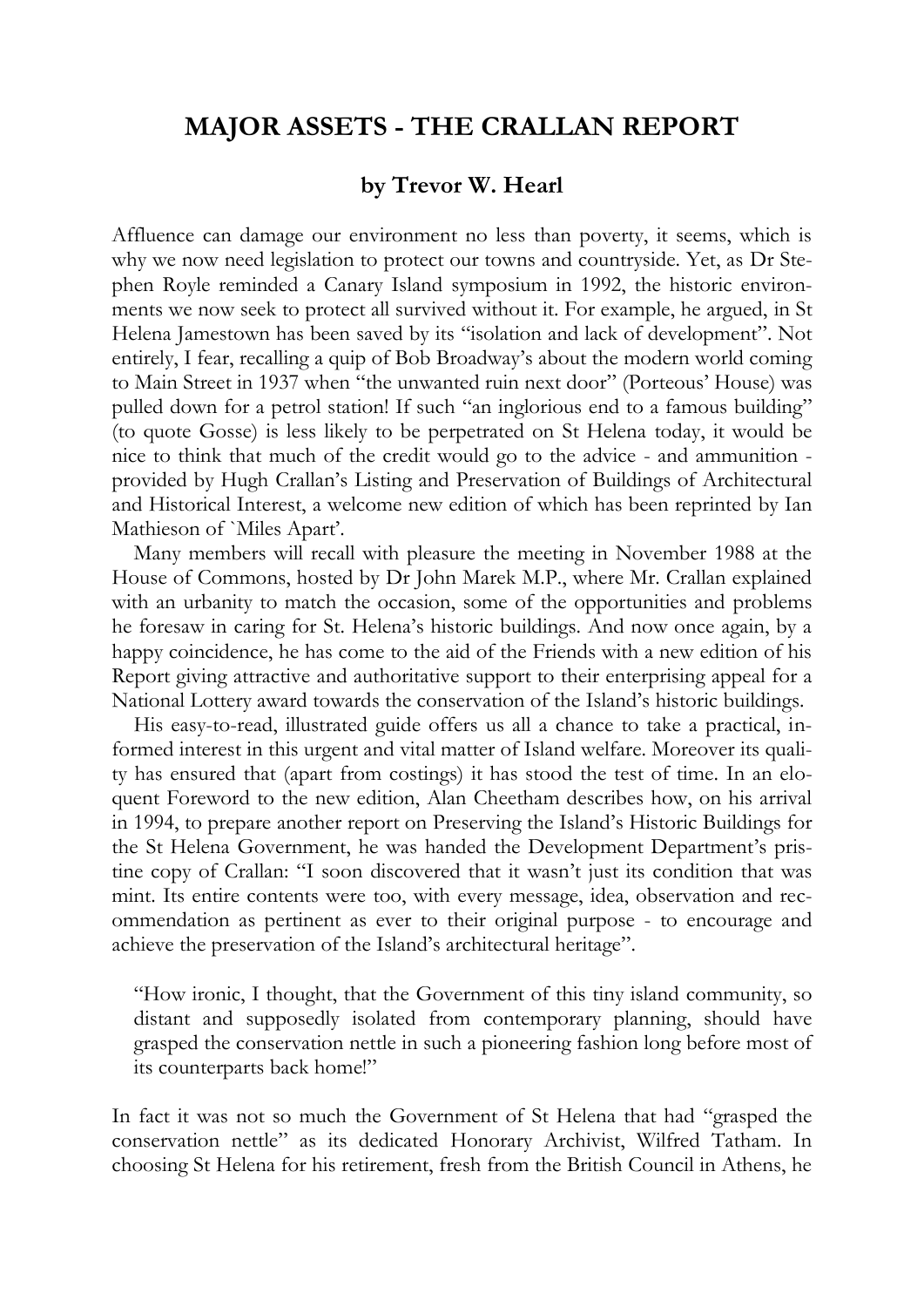thought he had found the ideal retreat, but he soon had more than enough to do! Dismayed by the Island's neglect of its heritage, he devoted himself first to its archives and then its historic houses. In the early '70's he prepared a Memo on the latter for the Governor, Sir Thomas Oates, who viewed it sympathetically and forwarded it to London for action. Anthony Dale of the Historic Buildings Council recommended to the Overseas Development Administration - whose Minister then is now Lord Holderness, a member of the Friends - that Hugh Crallan be sent to list the historic buildings and advise on action and legislation to preserve them. For six weeks in January and February 1974 he examined and recorded every building in Jamestown from the Wharf to New Bridge - over 180 properties as well as another eighty in the country and compiled a photographic record for the Governor. His report covers each property, with a general review and recommendations, including five folding plans of Jamestown and 69 photographs. If he was unable to inspect all the fortifications as well, it is hardly surprising!

How far the state of St Helena's historic buildings today reflect his advice is perhaps best answered by professionals. But to the layman the only obvious response has come from the Heritage Society through its Museum and efforts to kindle that "enthusiasm for the whole environment and its enhancement", the lack of which disheartened him in 1974. Otherwise, the last 25 years' progress in housing and public services has certainly . not been matched in the conservation of graded property despite his Report, to later observers' regret. 1993 the Tourism Study, for example, lamented that the Island's buildings - "it's major assets" needed "much to be done to protect and improve" them, repeating Crallan's 20 year-old plea that Jamestown's historic and picturesque townscape be tidied up and developed into a conservation area. As for St Helena's decaying country houses, today even Teutonic Hall and Farm Lodge would make an estate agent wince. Yet in 1974, in a warning incidentally echoed by Mark Wolfson in the recent Parliamentary debate (22 January) over economic development in general, Crallan stressed that the blight was mainly caused by the Island's own laws.

"Many of these houses have disappeared or fallen into ruin ... due to the lack of potential owners with sufficient wealth to use or maintain them . . . They could find a ready market for retired persons eager to restore them . . . Everything possible (must be done) to encourage the immigration of such persons . .. The Ordinances . . . work in a contrary direction . . . (restricting) the market, depressing property values and tending to ensure the continuance of decay". (para 76)

St Helena should take pride in these houses as legacies of its prosperous heyday and "major assets" towards reviving her economic fortunes without cost to the taxpayer. Conservation of old fortifications is less easily achieved. Their maintenance as a government responsibility is currently causing concern in the Legislative Council as a yawning gap in the High Knoll Fort's curtain wall, due for repair three years ago, still remains with the  $f_{150,000}$  voted for its repair unspent. Other "major assets" in even greater jeopardy include the historic lines at Sandy Bay, and batter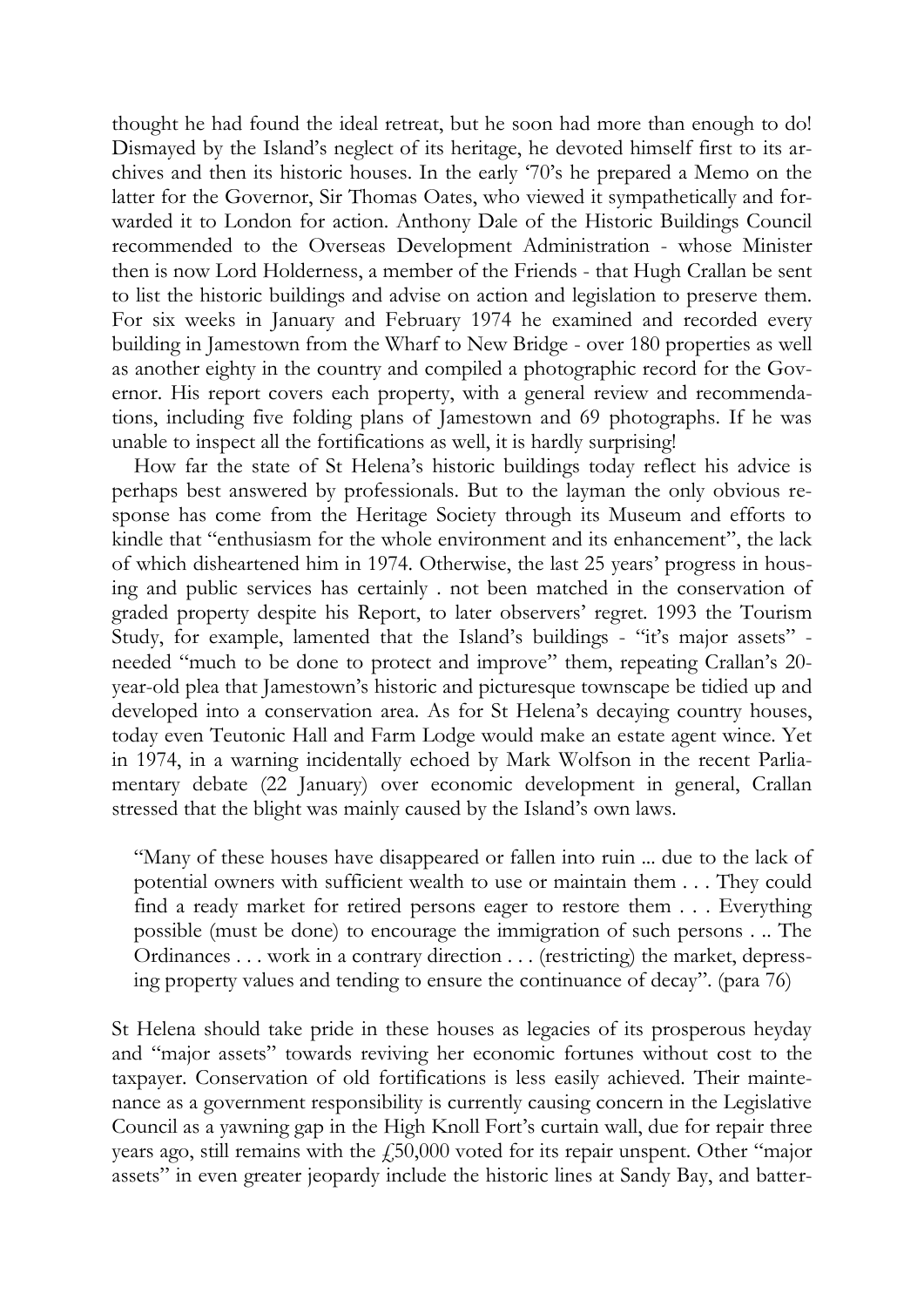ies at Banks's and Buttermilk, their preservation if delayed threatening to become a major operation.

The less obvious, but no less real, problems of conserving "major assets" in a small community are not ignored by Crallan. Perhaps it takes a visitor or returning resident to wonder why rubbish and ruins occupy what should be prime sites in Jamestown, and though Crallan hoped that increased prosperity would provide the incentive to "restore the ruins and clear away the old oil drums", he knew that progress would still depend more on education, diplomacy and consent than on money or legislation:

"Heaps of rubbish are a common and obvious target for conservationist action [..] Majority opinion seldom dissents from the general principle that they should be eliminated, yet as soon as the big stick is waved at an individual offender he will attract immediate sympathy as the victim of official pettiness or spite". (Para 74)

The potential richness of St Helena's built environment clearly gives no cause for complacency. One only has to reflect on the fate of its observatories, no fewer than five, with attendant Time Ball, having disappeared almost without trace, despite their association with men of mark - which on St Helena includes Hudson Janisch.

The Report poses enough questions to make a heritage quiz, and I wonder how many have been answered since 1974. Here are three examples: Who were "Gwynne & Co"., makers of the metal market house? What was the ellipticalended chamber in the Castle Yard used for? Who designed St John's Church? One of the author's doubts, questioning the personal involvement of Benjamin Ferrey in the building of Country Church, has since been met by Bishop Cannan in Churches of the South Atlantic Islands (pp. 105-8) and in correspondence between G.W. Melliss and Col. Hodson in Oakbank Letters (1992). This is significant for the Island's architectural history as Ferrey seems to be, as Crallan explains, the only "important architect to be associated with any building in St Helena".

Ian Mathieson is to be congratulated for a most effective production of text, plans and photographs - some of the latter almost better than the original. Eagleeyed readers may spot an occasional slip, most notably '1838' for 1858 on p.1 (para. 5), but "Cannister" follows the text though custom allows only one 'n'. Those with a special interest in the conservation of the Island's historic buildings will now want to read Alan Cheetham's 1994 study, St Helena - Preserving the Island's Historic Buildings. An appraisal of the Issues involved in Establishing an Historic Buildings Grant Scheme on the Island. And finally, it will not have escaped readers' notice that, Governor Oates excepted, everyone quoted above is a 'Friend' awaiting a successful outcome to the Society's historic Buildings appeal.

## **Wirebird: The Journal of the Friends of St Helena No 15 (Spring 1997): 10- 14.**